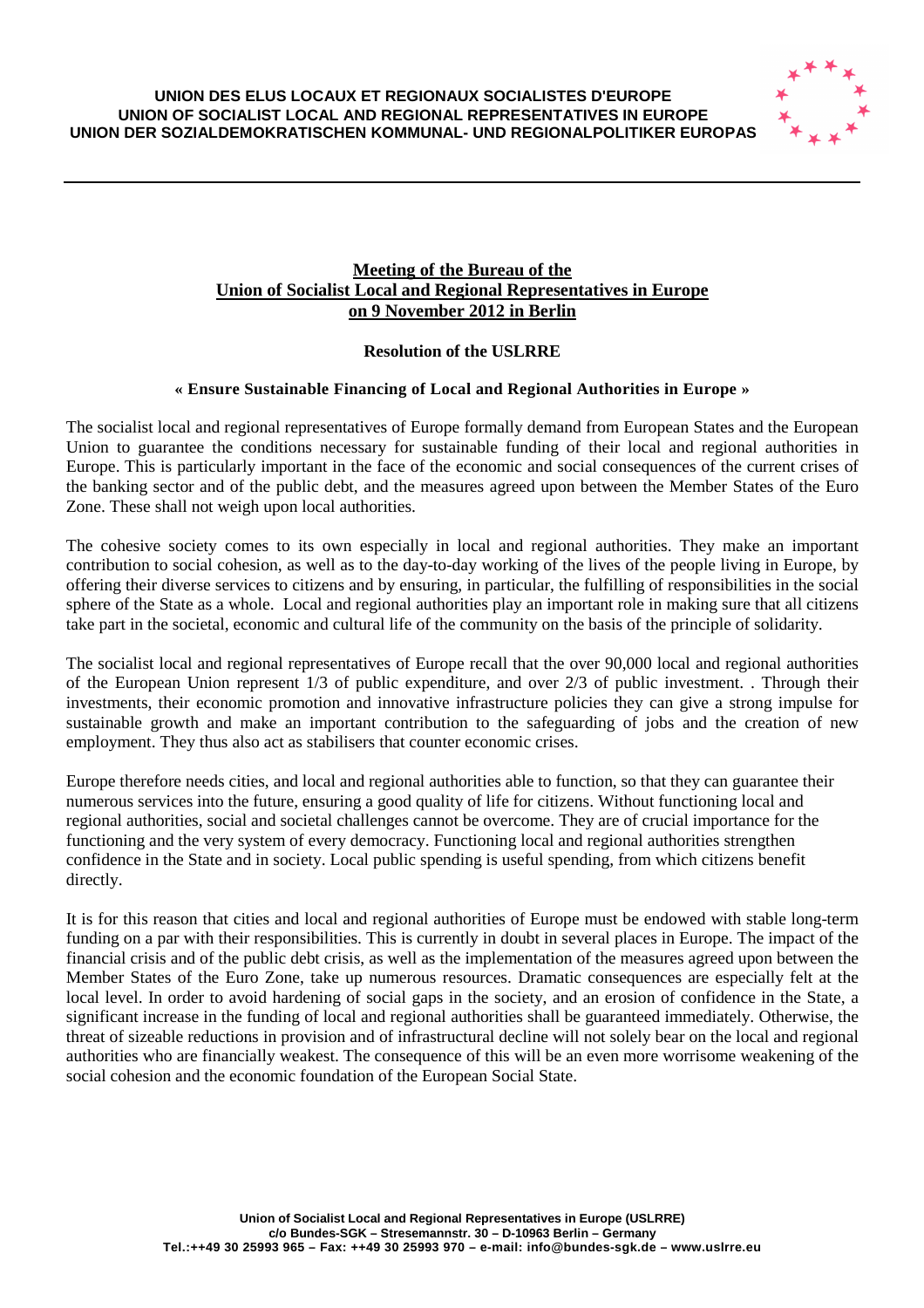Historical traditions, that are more or less entrenched, in local self-governance and the relationship between local authorities and the central State, are reflected in the different systems of municipal funding. Despite these differences, the general deterioration of the funding of a great number of local authorities, that see their ability to function threatened by it, has been manifest all over Europe for a few years. This is due in part to the delegation of certain responsibilities to local level, without the competent State authorities investing in the financial resources essential in their delivery. In other part, the welfare spending of local and regional authorities had already been increasing continually before the onset of the financial and the public debt crises. In addition, these crises have significantly exacerbated this development in numerous countries. While remedies are diminished due to loss of tax revenues and reduction of budgetary allocations, local and regional authorities are confronted with more and more sizeable obstacles, in the way of their infrastructural investments.

The influence of the EU legislator on local policy has strongly increased since the introduction of the European internal market. The European Union contributes decisively in the drafting of policies, by legislating in numerous fields that have repercussions for local authorities. The Commission, having right of initiative in legislative projects of the EU, and the European Parliament recognise the importance of local authorities for the functioning of our States within Europe, and are aware of the influence that is exerted by numerous legal acts on the said authorities. The institutional consultation of the Committee of the Regions, as well as the consultative processes of the Commission, and the dialogue held with representatives of local authorities, have already helped considerably improve participation at local level in the legislative process of the European Union. Nevertheless, a fundamental problem has yet to be resolved: when a European legal act has direct or indirect financial impacts on local and regional authorities, neither the European Union, nor the Member States put sufficient financial resources at their disposal to compensate this additional cost.

In order to make funding for local and regional authorities of Europe sustainable, the socialist local and regional representatives of Europe reaffirm their claims and positions already adopted in their Resolution in Vienna in 1998. In addition, the States and the European Union shall create the necessary conditions and offer an adequate framework by taking necessary measures to contain the impacts of the financial and public debt crises on local and regional authorities.

### **In order to continue to fulfil their indispensable role in building a social Europe, based on the principles of solidarity, proximity to the citizen, and subsidiarity, local and regional authorities must possess sufficient and stable resources. This requires the application of the following principles, that concern in particular the central States.**

- 1. Local authorities shall be entitled, within national financial and economic policy, to adequate financial resources of their own, of which they may dispose freely within the framework of their powers (article 9 of the European Charter of Local Self-Government).
- 2. It is necessary to introduce mandatory consultation mechanisms between the central state and all levels of local government. These mechanisms shall apply to any legislation concerning local authorities and to the delegation of competences and tasks to local authorities, with the objective of reaching formal agreement.
- 3. In the application of the consultation principle, care must be taken that the financial resources of local authorities are commensurate with the responsibilities delegated to them by the central state and the regions.
- 4. The true autonomy of local authorities lies in their capacity to define local policy priorities with and for the citizens. This requires a minimum necessary room to manoeuvre when it comes to resources of which they may dispose freely, beyond funding for the responsibilities delegated to them by the central state.